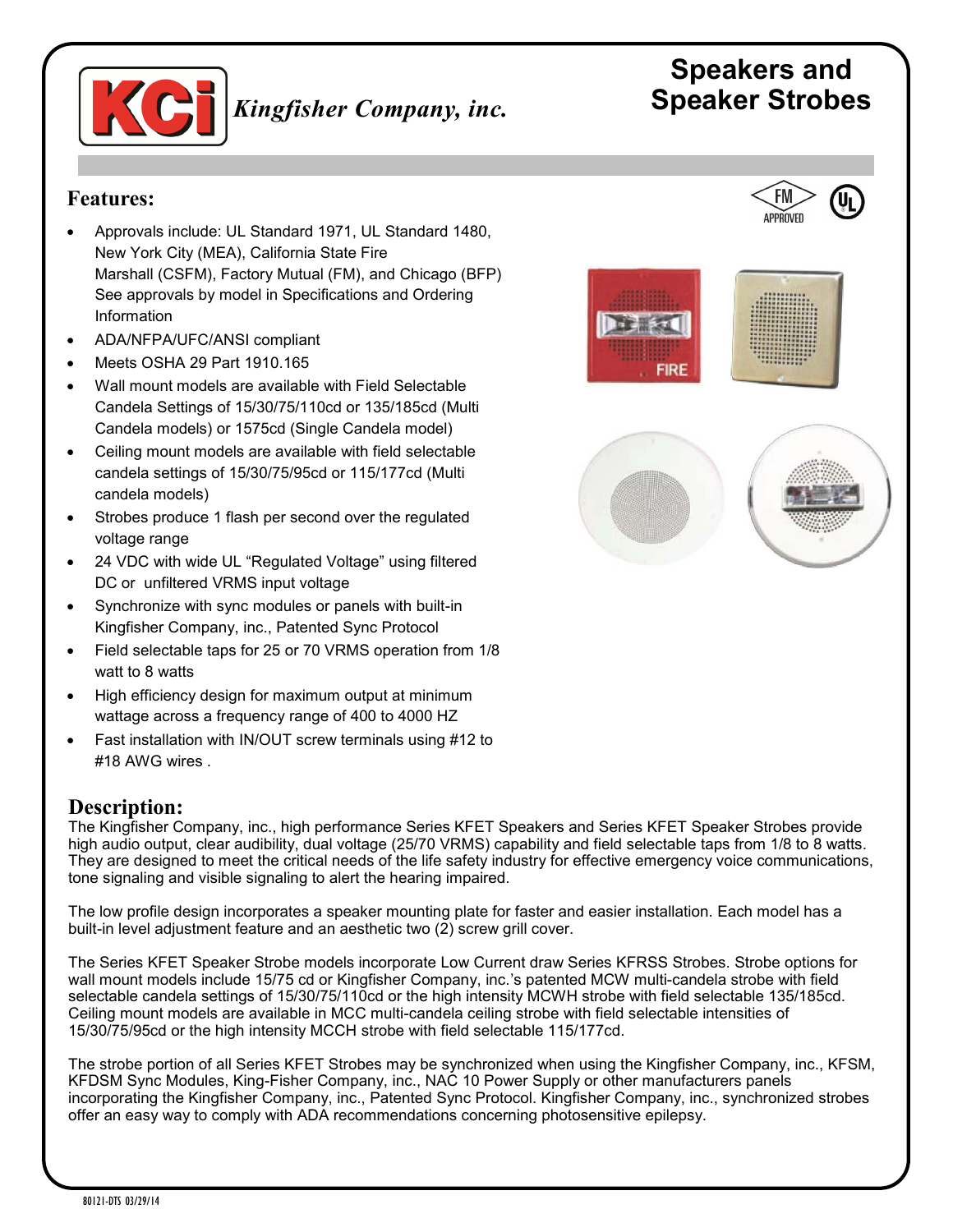# **Description Continued:**

Series KFET70 and KFET90 Speaker Strobes are UL Listed for indoor use under Standard 1971 (Signaling Devices for the Hearing Impaired) and Standard 1480 (Speaker Appliances), and use a Xenon flashtube with solid state circuitry enclosed in a rugged Lexan® lens to provide maximum reliability for effective visual signaling. All inputs are supervised and employ IN/OUT wiring terminals for fast installation using #12 to #18 AWG wiring.

Color options for Series KFET speakers and speaker strobes are red, white, or nickel plated.

#### **Specifications:**

WARNING: PLEASE READ THESE SPECIFICATIONS AND ASSOCIATED INSTALLATION INSTRUCTIONS CAREFULLY BEFORE USING, SPECIFYING<br>OR APPLYING THIS PRODUCT. CONTACT KING-FISHER COMPANY, inc., FOR THE CURRENT INSTALLATION INSTRUCTION **OPERATION OF THESE PRODUCTS IN AN EMERGENCY SITUATION, WHICH COULD RESULT IN PROPERTY DAMAGE, AND SERIOUS INJURY OR DEATH TO YOU AND/OR OTHERS.**

- Strobes are designed to flash at 1 flash per second minimum over their UL Listed Regulated Voltage Range.
- All candela ratings represent minimum effective Strobe intensity based on UL Standards 1971 and 1638 as indicated in candela ratings table.

| Table 1: UL Max Current*                                     |                                           |       |       |      |       |        |       |                                              |       |      |           |        |       |  |
|--------------------------------------------------------------|-------------------------------------------|-------|-------|------|-------|--------|-------|----------------------------------------------|-------|------|-----------|--------|-------|--|
| <b>KFET70/</b><br>KFET90<br><b>Speaker</b><br><b>Strobes</b> | <b>KFET70 Strobe current - Wall Mount</b> |       |       |      |       |        |       | <b>KFET90 Strobe current - Ceiling Mount</b> |       |      |           |        |       |  |
|                                                              | 241575W                                   | 24MCW |       |      |       | 24MCWH |       | 24MCC                                        |       |      |           | 24MCCH |       |  |
|                                                              | 1575cd                                    | 15cd  | 30cd  | 75cd | 110cd | 135cd  | 185cd | 15cd                                         | 30cd  | 75cd | 95cd      | 115cd  | 177cd |  |
| 16-33 VDC                                                    | 0.090                                     | 0.060 | 0.092 | 0.16 | 0.220 | 0.300  | 0.420 | 0.065                                        | 0.105 | 0.18 | 0.24<br>Q | 0.300  | 0.420 |  |

| Table 2: KFET70/KFET90 UL Reverberant dBA @ 10 Feet** |      |      |      |      |              |      |      |  |
|-------------------------------------------------------|------|------|------|------|--------------|------|------|--|
| watts                                                 | 1/8  | 1/4  | 1/2  | 1    | $\mathbf{2}$ | 4    | 8    |  |
| <b>ET</b> Speaker                                     | 75.0 | 78.0 | 81.0 | 84.0 | 87.0         | 90.0 | 93.0 |  |
| <b>ET Speaker Strobe</b>                              | 75.0 | 78.0 | 81.0 | 84.0 | 87.0         | 90.0 | 93.0 |  |

\*UL max current rating is the maximum RMS current within the listed voltage range (16-33v for 24v units). For strobes the UL max current is usually at the minimum listed voltage (16v for 24v units). For audibles the max current is usually at the maximum listed voltage (33v for 24v units). For unfiltered FWR ratings, see installation instructions. \*\*dBA ratings are based on UL testing under UL Standard 1480

*Kingfisher Company, inc. 81 Old Ferry Road - Lowell, MA 01854 Phone: 978-596-0214 Fax: 978-596-0217 [www.kfci.com](http://www.kfci.com/)*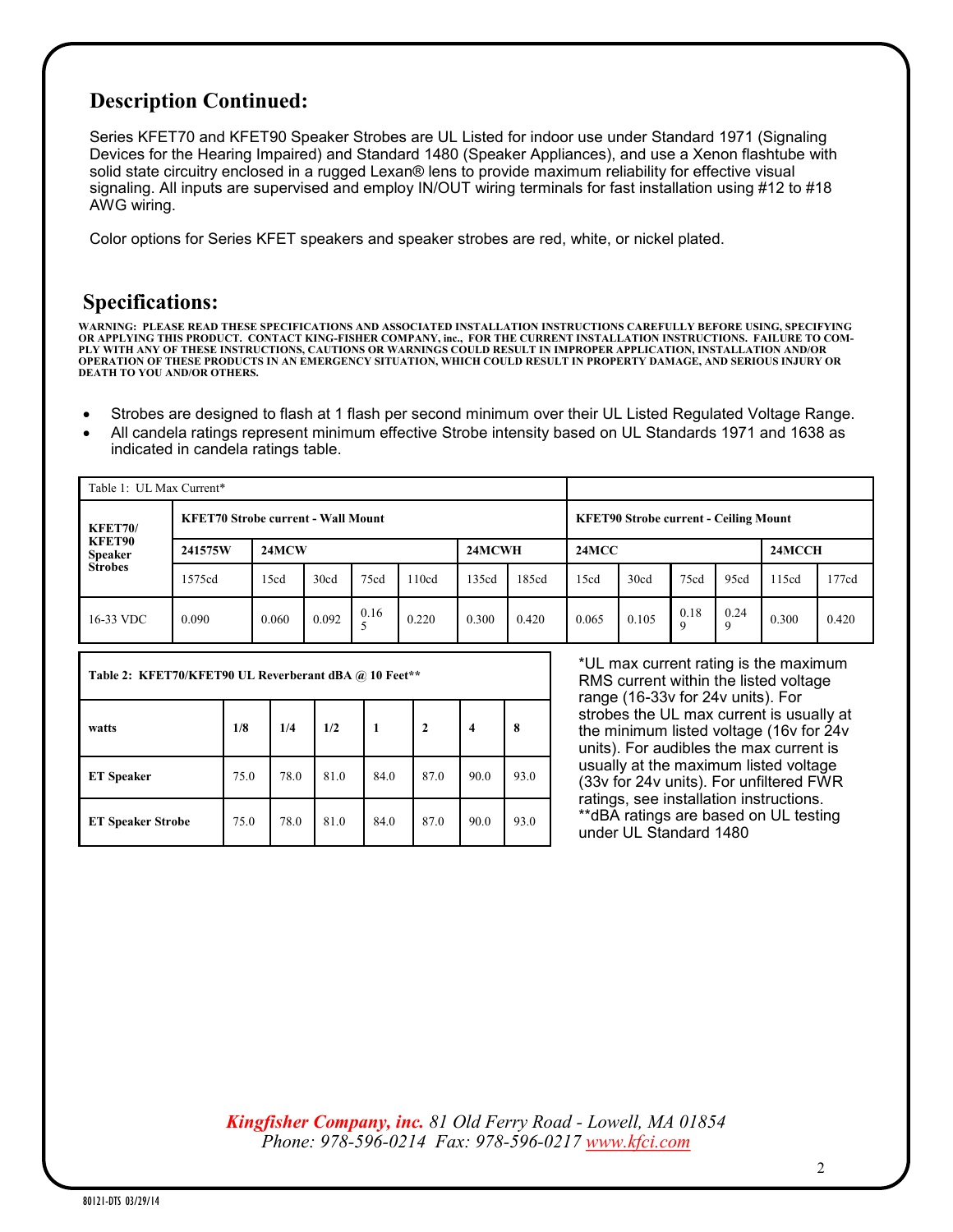|                   |                          |                          |                          |                                                                         |                           | # Mod-<br>el Color       | $#Mod-$<br>el Color      | $#Mod-$<br>el Color      |                            | <b>Agency Approvals</b> |             |                                    |             |              |
|-------------------|--------------------------|--------------------------|--------------------------|-------------------------------------------------------------------------|---------------------------|--------------------------|--------------------------|--------------------------|----------------------------|-------------------------|-------------|------------------------------------|-------------|--------------|
| Model             | Wall<br>Mount            | Ceiling<br>Mount         | Non-<br>Sync             | <b>Strobe</b><br>$S$ vnc w $/$<br>SM, DSM<br>or PS-<br>12/24-8CP/<br>MP | <b>Strobe</b><br>Can-dela | <b>RED</b>               | White                    | <b>Nickel</b>            | Mounting<br><b>Options</b> | $\mathbf U$<br>L        | М<br>E<br>A | C<br>${\bf S}$<br>$\mathbf F$<br>M | F<br>M      | BF<br>P      |
| KFET70-24MCW-FR   | $\mathbf X$              | $\omega$                 | X                        | $\mathbf X$                                                             | 15/30/75/110              | X                        | $\omega$                 |                          | L, O, P, Q, U, Y           | X                       | X           | X                                  | X           | $\mathbf X$  |
| KFET70-24MCW-FW   | $\mathbf X$              | $\overline{a}$           | X                        | $\mathbf X$                                                             | 15/30/75/110              | $\overline{a}$           | X                        |                          | L, O, P, Q, U, Y           | X                       | X           | X                                  | X           | X            |
| KFET70-24MCW-ALR  | $\mathbf X$              |                          | X                        | $\mathbf X$                                                             | 15/30/75/110              | X                        | $\overline{\phantom{a}}$ | $\overline{\phantom{a}}$ | L, O, P, O, U, Y           | X                       | X           | X                                  | X           | $\mathbf X$  |
| KFET70-24MCW-ALW  | $\mathbf X$              |                          | X                        | X                                                                       | 15/30/75/110              | $\Box$                   | X                        | $\blacksquare$           | L, O, P, Q, U, Y           | X                       | X           | X                                  | X           | X            |
| KFET70A-24MCW-ALR | $\mathbf X$              |                          | X                        | $\mathbf X$                                                             | 11/22/56/82               | X                        | $\sim$                   | $\blacksquare$           | L, O, P, Q, U, Y           | X                       | X           | X                                  | X           | $\mathbf X$  |
| KFET70A-24MCW-ALW | $\mathbf X$              |                          | X                        | $\mathbf X$                                                             | 11/22/56/82               | L.                       | X                        | $\blacksquare$           | L, O, P, Q, U, Y           | X                       | X           | $\mathbf X$                        | X           | X            |
| KFET70-241575W-FR | $\mathbf X$              | $\overline{\phantom{a}}$ | X                        | $\mathbf X$                                                             | 15 (75 on Axis)           | X                        | $\sim$                   |                          | L, O, P, O, U, Y           | X                       | $\mathbf X$ | X                                  | X           | X            |
| KFET70-241575W-FW | $\mathbf X$              | $\blacksquare$           | X                        | $\mathbf X$                                                             | 15 (75 on Axis)           | ä,                       | X                        | $\overline{\phantom{a}}$ | L, O, P, Q, U, Y           | X                       | X           | X                                  | X           | X            |
| KFET70-241575W-FN | $\mathbf X$              | ÷,                       | X                        | X                                                                       | 15 (75 on Axis)           | $\bar{\phantom{a}}$      | $\overline{\phantom{a}}$ | X                        | L, O, P, O, U, Y           | X                       | X           | X                                  | X           | X            |
| KFET70-24MCWH-FR  | $\mathbf X$              | $\overline{\phantom{a}}$ | $\mathbf{X}$             | X                                                                       | 135/185                   | $\mathbf X$              | $\sim$                   | $\blacksquare$           | L, O, P, Q, U, Y           | X                       | $\mathbf X$ | X                                  | X           | $\ast$       |
| KFET70-24MCWH-FW  | $\mathbf X$              | $\blacksquare$           | X                        | X                                                                       | 135/185                   | ä,                       | X                        | ÷,                       | L, O, P, Q, U, Y           | X                       | X           | X                                  | X           | $\ast$       |
| KFET90-24MCC-FW   | $\omega$                 | X                        | X                        | $\mathbf X$                                                             | 15/30/75/95               | $\Box$                   | $\mathbf X$              | ÷,                       | L, Q, U, V, Y              | X                       | X           | $\mathbf X$                        | X           | $\ast$       |
| KFET90-24MCC-FR   | $\overline{\phantom{a}}$ | X                        | X                        | X                                                                       | 15/30/75/95               | X                        | $\sim$                   | $\overline{\phantom{a}}$ | L, Q, U, V, Y              | X                       | X           | $\mathbf X$                        | X           | $\ast$       |
| KFET90A-24MCC-FR  |                          | X                        | X                        | $\mathbf X$                                                             | 11/22/56/82               | X                        | $\sim$                   | $\blacksquare$           | L, Q, U, V, Y              | X                       | X           | X                                  | X           | $\mathbf X$  |
| KFET90-24MCC-ALW  |                          | X                        | $\mathbf X$              | $\mathbf X$                                                             | 15/30/75/95               | $\overline{\phantom{a}}$ | X                        | $\blacksquare$           | L, Q, U, V, Y              | X                       | X           | X                                  | X           | X            |
| KFET90A-24MCC-FW  |                          | X                        | $\mathbf X$              | X                                                                       | 11/22/56/82               | $\Box$                   | $\mathbf X$              | $\omega$                 | L, Q, U, V, Y              | $\mathbf X$             | X           | $\mathbf X$                        | X           | $\mathbf X$  |
| KFET90-24MCCH-FW  | $\overline{\phantom{a}}$ | X                        | X                        | X                                                                       | 115/177                   | L.                       | X                        | $\omega$                 | L, Q, U, V, Y              | X                       | X           | X                                  | X           | $\ast$       |
| KFET90-24MCCH-FR  | $\omega$                 | X                        | X                        | $\mathbf X$                                                             | 115/177                   | X                        | $\sim$                   | $\blacksquare$           | L, Q, U, V, Y              | X                       | X           | X                                  | X           | $\ast$       |
| KFET90-24MCCH-ALW | $\overline{\phantom{a}}$ | X                        | X                        | X                                                                       | 115/177                   | Х                        | $\blacksquare$           | $\overline{\phantom{a}}$ | L,Q,U,V,Y                  | X                       | X           | X                                  | $X \mid$    | *            |
| KFET70-R          | $\mathbf X$              | $\mathbf X$              | $\omega$                 | $\omega$                                                                | $\blacksquare$            | $\mathbf X$              | $\omega$                 | $\omega$                 | L, O, P, Q, U, Y           | $\mathbf X$             | $\mathbf X$ | $\mathbf X$                        |             | $X - X$      |
| KFET70-W          | $\mathbf X$              | $\mathbf X$              | $\omega$                 | $\omega$                                                                | $\overline{\phantom{a}}$  | ÷,                       | $\mathbf X$              | $\omega$                 | L, O, P, Q, U, Y           | $\mathbf X$             | $\mathbf X$ | $\mathbf X$                        | $\mathbf X$ | $\mathbf{X}$ |
| KFET90-R          | $\mathbf X$              | $\mathbf X$              | $\omega$                 | $\blacksquare$                                                          | $\blacksquare$            | $\mathbf X$              | $\Box$                   | $\omega$                 | L, Q, U, V, Y              | $\mathbf X$             | X           | X                                  |             | XX           |
| KFET90-W          | $\mathbf X$              | $\mathbf X$              | $\overline{\phantom{a}}$ | $\overline{\phantom{a}}$                                                | $\overline{\phantom{a}}$  | $\blacksquare$           | $\mathbf X$              | ÷,                       | $_{\rm L,Q,U,V,Y}$         | $\mathbf X$             | $\mathbf X$ | $\mathbf X$                        | $\mathbf X$ | $\mathbf X$  |

*Kingfisher Company, inc. 81 Old Ferry Road - Lowell, MA 01854 Phone: 978-596-0214 Fax: 978-596-0217 [www.kfci.com](http://www.kfci.com/)*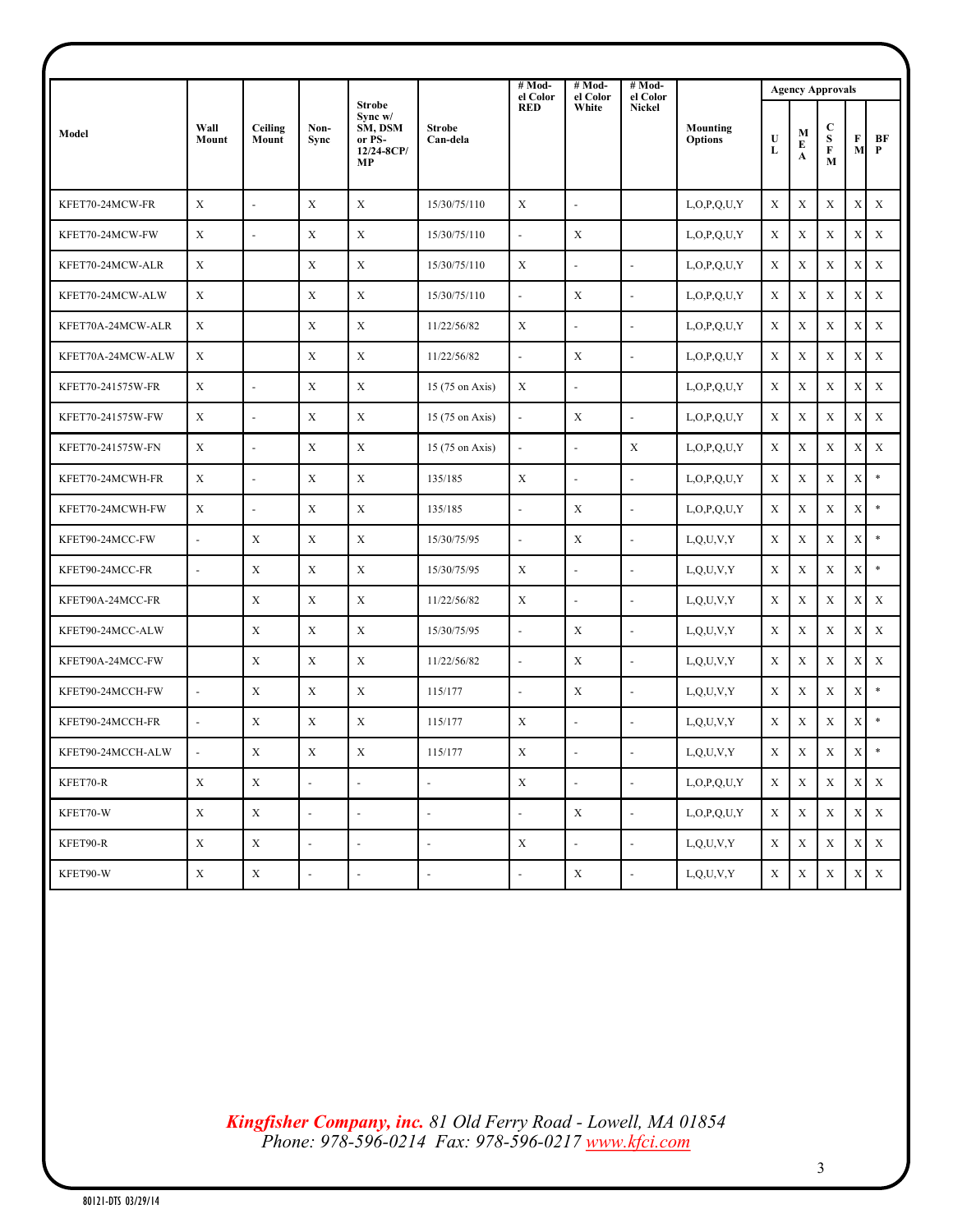# **ORDERING INFORMATION**

| KCi#                                | Model #                                 | <b>Description</b>                                                |  |  |  |  |  |  |
|-------------------------------------|-----------------------------------------|-------------------------------------------------------------------|--|--|--|--|--|--|
| <b>Wall Mounted Speaker Strobes</b> |                                         |                                                                   |  |  |  |  |  |  |
| 80133                               | KFET70-24MCW-FR                         | 8W SPKR STRB, WALL, 24 VDC, 15/30/75/110CD, RD                    |  |  |  |  |  |  |
| 80134                               | KFET70-24MCW-FW                         | 8W SPKR STRB, WALL, 24 VDC, 15/30/75/110CD, WHT                   |  |  |  |  |  |  |
| 80189                               | KFET70-24MCW-ALR                        | 8W SPKR STRB, WALL, 24 VDC, 15/30/75/110CD, ALERT, RD             |  |  |  |  |  |  |
| 80190                               | KFET70-24MCW-ALW                        | 8W SPKR STRB, WALL, 24 VDC, 15/30/75/110CD, ALERT, WHT            |  |  |  |  |  |  |
| 80604                               | KFET70A-24MCW-ALR                       | 8W SPKR STRB, WALL, 24 VDC, 15/30/75/110CD, ALERT, RD AMBER LENS  |  |  |  |  |  |  |
| 81306                               | KFET70A-24MCW-ALW                       | 8W SPKR STRB, WALL, 24 VDC, 15/30/75/110CD, ALERT, WHT AMBER LENS |  |  |  |  |  |  |
| 80135                               | KFET70-24MCWH-FR                        | 8W SPKR STRB, WALL, HINT, 24VDC, 135/185CD, RD                    |  |  |  |  |  |  |
| 80136                               | KFET70-24MCWH-FW                        | 8W SPKR STRB, WALL, HINT, 24VDC, 135/185CD, WHT                   |  |  |  |  |  |  |
| 80607                               | KFET70-241575W-FR                       | 8W SPKR STRB, WALL, 24 VDC, 1575CD, RD                            |  |  |  |  |  |  |
| 80608                               | KFET70-241575W-FW                       | 8W SPKR STRB, WALL, 24 VDC, 1575CD, WHT                           |  |  |  |  |  |  |
|                                     | <b>Ceiling Mounted Speaker Strobes</b>  |                                                                   |  |  |  |  |  |  |
| 80181                               | KFET90-24MCC-FR                         | 8W SPKR STRB, CEIL, 24 VDC, 15/30/75/95CD, RED                    |  |  |  |  |  |  |
| 80182                               | KFET90-24MCC-FW                         | 8W SPKR STRB, CEIL, 24 VDC, 15/30/75/95CD, WHT                    |  |  |  |  |  |  |
| 80183                               | KFET90-24MCCH-FR                        | 8W SPKR STRB,CEIL,H INT,24VDC,115/177CD,RD                        |  |  |  |  |  |  |
| 80184                               | KFET90-24MCCH-FW                        | 8W SPKR STRB, CEIL, HINT, 24VDC, 115/177CD, WHT                   |  |  |  |  |  |  |
| 80605                               | KFET90A-24MCCH-FR                       | 8W SPKR STRB, CEIL, 24 VDC, 15/30/75/95CD, RED AMBER LENS         |  |  |  |  |  |  |
| 80609                               | KFET90A-24MCCH-FW                       | 8W SPKR STRB,CEIL,24 VDC,15/30/75/95CD,WHT AMBER LENS             |  |  |  |  |  |  |
| 81137                               | KFET90-24MCC-ALW                        | 8W SPKR STRB, CEIL 24VDC 15/30/75/95CD WHT ALERT LETTERING        |  |  |  |  |  |  |
| 80108                               | KFET90-24MCCH-ALW                       | 8W SPKR STRB,CEIL,H INT,24VDC,115/177CD,WHT ALERT LETTERING       |  |  |  |  |  |  |
|                                     | <b>Wall or Ceiling Mounted Speakers</b> |                                                                   |  |  |  |  |  |  |
| 80121                               | KFET70-R                                | 8W SQUARE SPKR, WALL, 24VDC, RD                                   |  |  |  |  |  |  |
| 80122                               | KFET70-W                                | 8W SQUARE SPKR, WALL, 24VDC, WHT                                  |  |  |  |  |  |  |
| 80193                               | KFET90-R                                | 8W ROUND SPKR, CEIL, 24VDC, RD                                    |  |  |  |  |  |  |
| 80195                               | KFET90-W                                | 8W ROUND SPKR, CEIL, 24VDC, WHT                                   |  |  |  |  |  |  |

*Kingfisher Company, inc. 81 Old Ferry Road - Lowell, MA 01854 Phone: 978-596-0214 Fax: 978-596-0217 [www.kfci.com](http://www.kfci.com/)*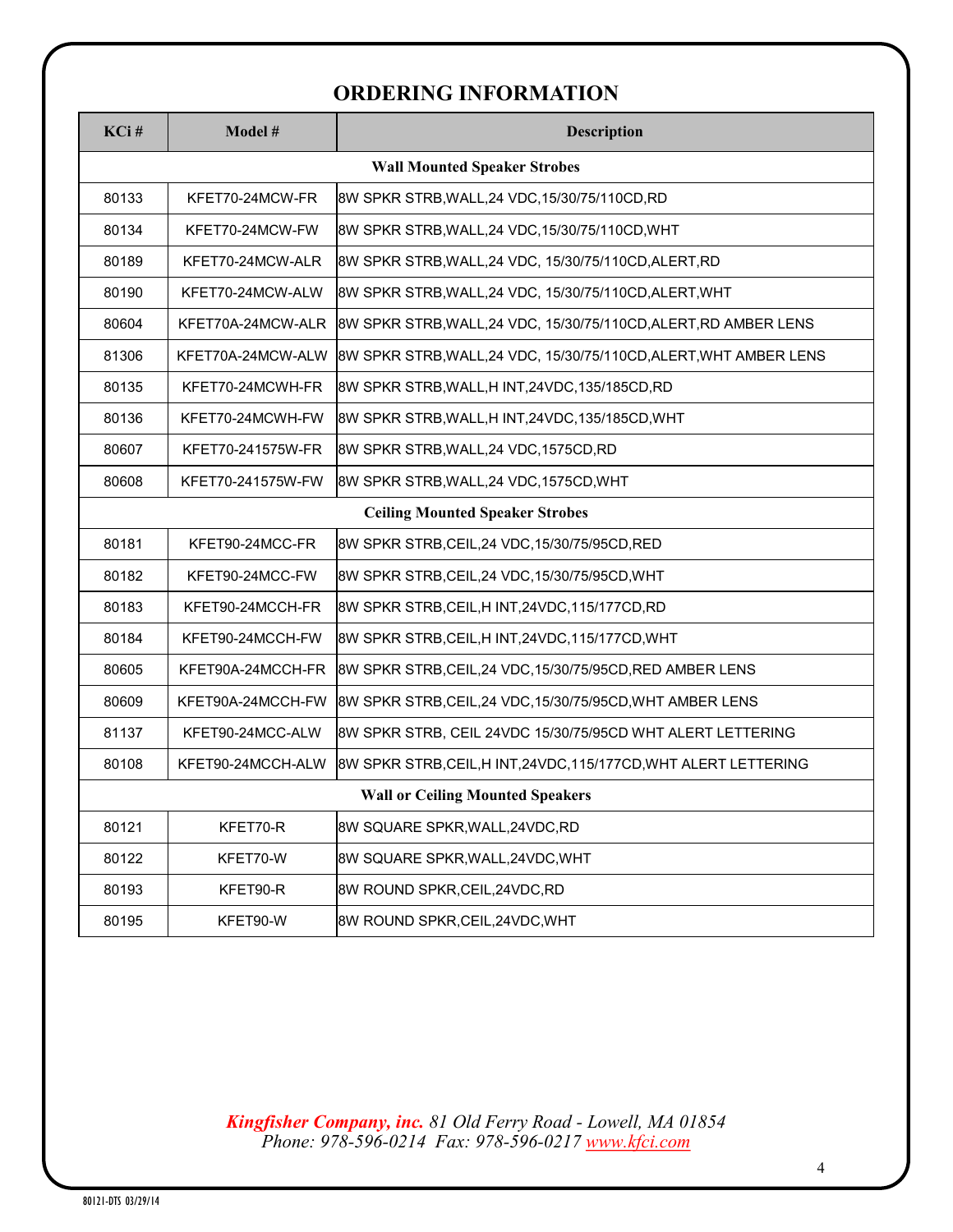## **ORDERING INFORMATION CONTINUED**

| <b>KFCI</b> Part #                                   | Model #                                    | <b>Description</b>                                                                                                                             |  |  |  |  |  |  |  |
|------------------------------------------------------|--------------------------------------------|------------------------------------------------------------------------------------------------------------------------------------------------|--|--|--|--|--|--|--|
|                                                      | Backboxes, Plates, Grills and Retrofit kit |                                                                                                                                                |  |  |  |  |  |  |  |
| 80492                                                | <b>KFSBB-R</b>                             | BACKBOX, SURFACE, RD                                                                                                                           |  |  |  |  |  |  |  |
| 80166                                                | <b>KFSBB-W</b>                             | BACKBOX, SURFACE, WHT                                                                                                                          |  |  |  |  |  |  |  |
| 80208                                                | KFISP2-R                                   | EXTENDER,SUFACE,INDOOR,RD                                                                                                                      |  |  |  |  |  |  |  |
| 80209                                                | KFISP2-W                                   | EXTENDER, SUFACE, INDOOR, WHT                                                                                                                  |  |  |  |  |  |  |  |
| 80162                                                | KFCBB-8                                    | BACKBOX,8" SPEAKER, RND, WHT                                                                                                                   |  |  |  |  |  |  |  |
| 80163                                                | KFSSB-8                                    | TILE BRIDGE, 8" SPEAKER SUPPORT                                                                                                                |  |  |  |  |  |  |  |
| 80049                                                | KFECHSG90-R                                | ROUND GRILL, RED PLATE, NO LETTERING, FOR KFET90 SERIES SPEAKER<br><b>STROBES</b>                                                              |  |  |  |  |  |  |  |
| 80048                                                | KFECHG70-W                                 | SQUARE GRILL, WHITE PLATE, NO LETTERING, FOR KFET70 & 90 SERIES<br><b>SPEAKER ONLY</b>                                                         |  |  |  |  |  |  |  |
| 80047                                                | KFECHGS70W-FW                              | SQUARE GRILL, WHITE PLATE, FIRE LETTERING, FOR KFET70 & 90 SERIES<br><b>SPEAKER STROBES.</b>                                                   |  |  |  |  |  |  |  |
| 80046                                                | KFECHGS70W-NW                              | SQUARE GRILL, WHITE PLATE, NO LETTERING, FOR KFET70 & 90 SERIES<br><b>SPEAKER STROBES.</b>                                                     |  |  |  |  |  |  |  |
| <b>Emergency Mass Notification Appliance Strobes</b> |                                            |                                                                                                                                                |  |  |  |  |  |  |  |
| 80204                                                | KFE90-24MCC-ALW                            | Speaker/Strobe-25/70V, 1/8 to 2 Watt Selectable, Ceiling Mount, 8" Round, White,<br>15/30/75/95 Cd (requires 80166 backbox), Clear Lens, ALERT |  |  |  |  |  |  |  |
| 80206                                                | KFRSSPA-24MCW-NW                           | STRB PLATE, WALL, 24 VDC, 15/30/75/110CD, WHT AMBER LENS NO LETTERING                                                                          |  |  |  |  |  |  |  |
| 80219                                                | KFRSSPA-24MCW-ALW                          | STRB PLATE, WALL, 24 VDC, 15/30/75/110CD, NO LTR, RD AMBER LENS ALERT                                                                          |  |  |  |  |  |  |  |
| 80213                                                | KFSBL2-R                                   | BACKBOX, SURFACE FOR RSSP, RD                                                                                                                  |  |  |  |  |  |  |  |
| 80214                                                | KFSBL2-W                                   | BACKBOX, SURFACE FOR RSSP, WHT                                                                                                                 |  |  |  |  |  |  |  |
| 80121-DTS                                            |                                            | <b>Specification Data Sheet</b>                                                                                                                |  |  |  |  |  |  |  |



King-Fisher Company, inc., products must be used within their published specifications and must be PROPERLY specified, applied, installed, operated, maintained and operationally tested in accordance with their installation instructions at the time of installation and at least twice a year or more often and in accordance with local, state and federal codes, regulations and laws. Specification, application, installation, operation, maintenance and testing must be performed by qualified personnel for proper operation in accordance with all of the latest National Fire Protection Association (NFPA), Underwriters' Laboratories (UL), National Electrical Code (NEC), Occupational Safety and Health Administration (OSHA), local, state, county, province, district, federal and other applicable building and fire standards, guidelines, regulations, laws and codes including, but not limited to, all appendices and amendments and the requirements of the local authority having jurisdiction (AHJ).

NOTE: Due to continuous development of our products, specifications and offerings are subject to change without notice in accordance with King-Fisher Company, inc., standard terms and conditions

> *King-Fisher Company, inc. 81 Old Ferry Road - Lowell, MA 01854 Phone: 978-596-0214 Fax: 978-596-0217 [www.kfci.com](http://www.kfci.com/)*